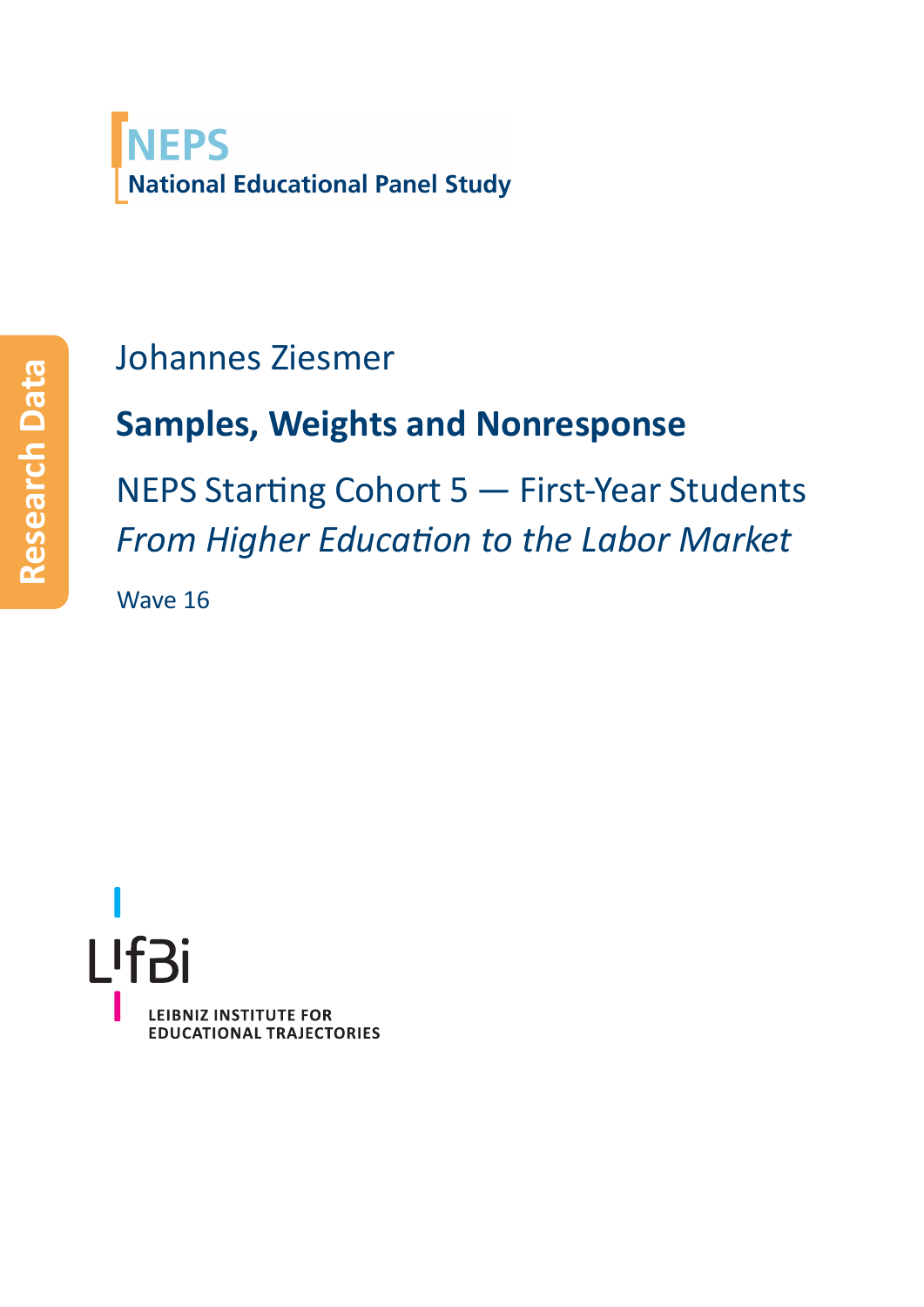Copyrighted Material Leibniz Institute for Educational Trajectories (LIfBi) Wilhelmsplatz 3, 96047 Bamberg Director: Prof. Dr. Cordula Artelt Administrative Director: Dr. Stefan Echinger Bamberg; March 30, 2022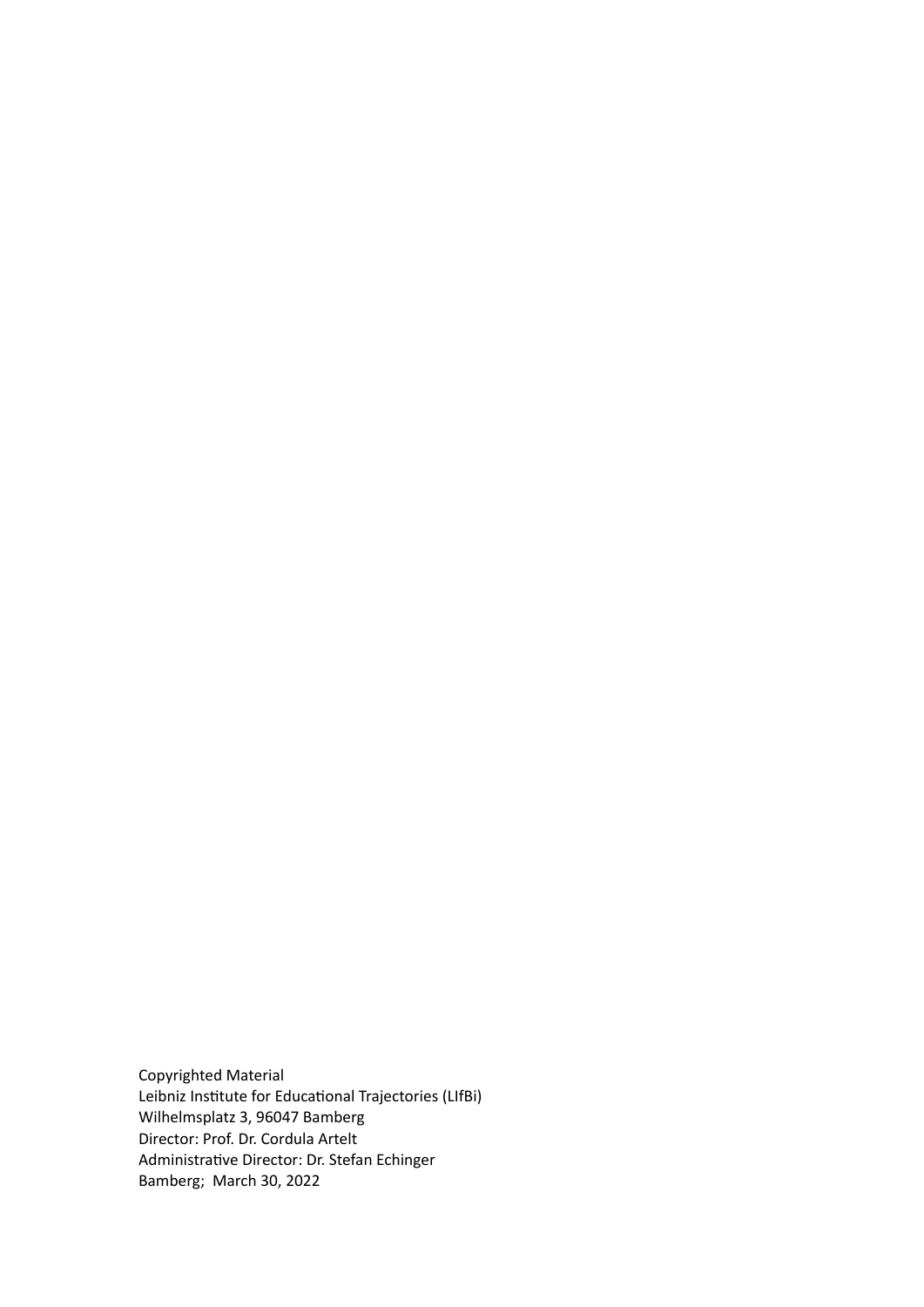### **Samples, Weights, and Nonresponse: Wave 16 of the Student Sample of the National Educational Panel Study**

*Ziesmer, J.*

*Leibniz Institute for Educational Trajectories*

Technical Report referring to [DOI:10.5157/NEPS:SC5:16.0.0](http://dx.doi.org/10.5157/NEPS:SC5:16.0.0)

**E‐mail address:**

statistik@lifbi.de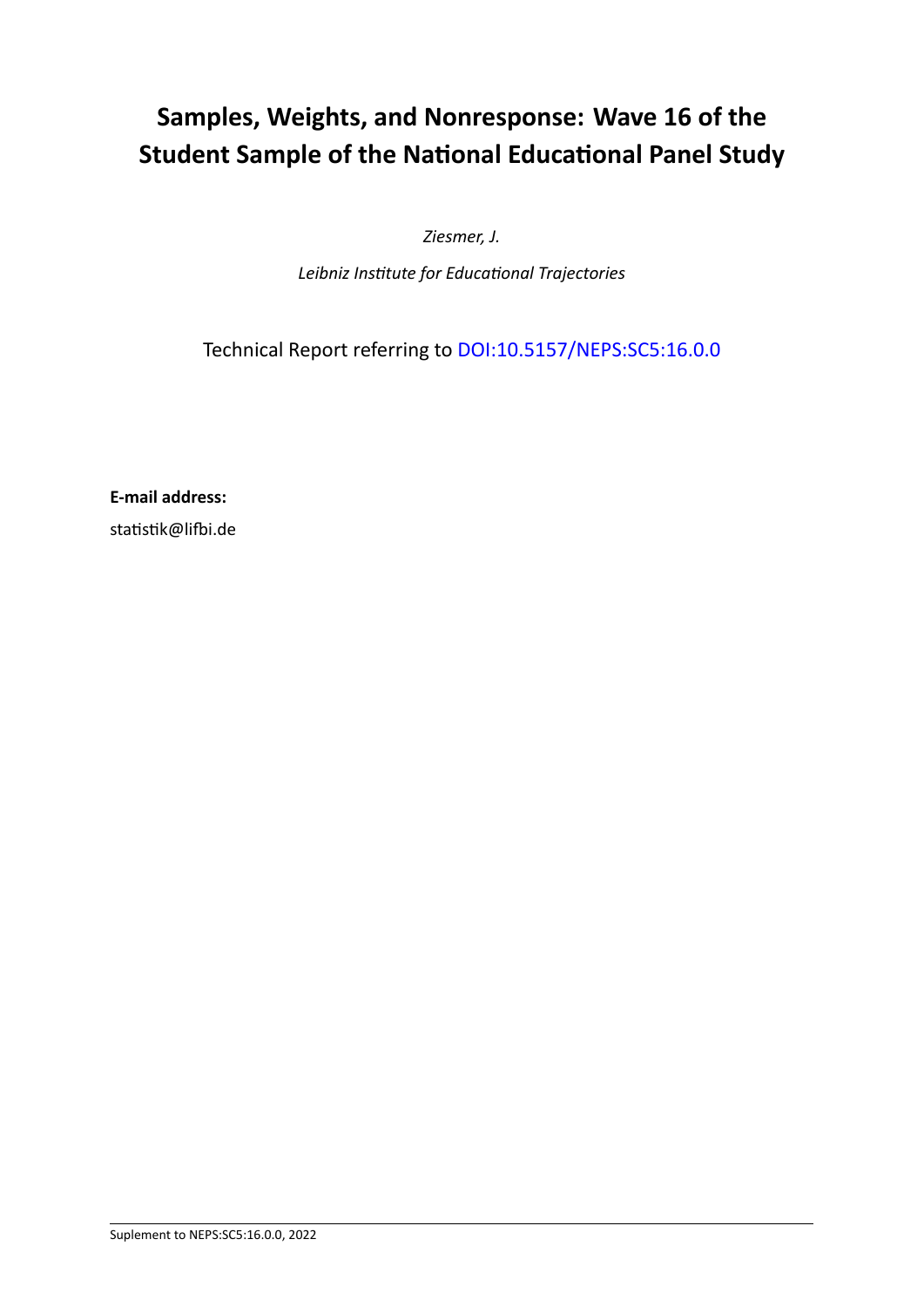**Samples, Weights, and Nonresponse: Wave 16 of the Student Sample of the National Educa‐ tional Panel Study**

#### **1 Summary of Study**

This report refers to Wave 16 of the Scientific Use File (SUF) of the survey "first-year undergraduate students in higher education in 2011" (Starting Cohort 5) conducted within the Na‐ tional Educational Panel Study (NEPS). The current SUF 16.0.0 of the First‐Year Students sam‐ ple is available online at  $DOL:10.5157/NEPS:SC5:16.0.0$  $DOL:10.5157/NEPS:SC5:16.0.0$  $DOL:10.5157/NEPS:SC5:16.0.0$  (NEPS Network, [2022](#page-15-0)).<sup>1</sup> This paper supplements the previous NEPS Survey Paper by Zinn et al., [2017](#page-16-0) as well as the Wave 9 up to Wave 15 weighting documentations (Würbach, [2020a](#page-15-1), [2020b](#page-15-2); Ziesmer, [2021a](#page-15-3); Zinn, [2017](#page-16-1), [2018a,](#page-16-2) [2018b](#page-16-3), [2019](#page-16-4)), which give detailed information on the applied sampling procedure, the derivation of design weights, their successive adjustments, and the derivation of panel weights for all of the previous waves.

Table [1](#page-4-0) summarizes the study numbers, the survey modes, the periods of the studies as well as the numbers of participants in each panel wave available in the current SUF. The studies B52 (Wave 1), B55 (Wave 3), B59 (Wave 5), B94 (Wave 7), B111 (Wave 9), B112 (Wave 10), B138 (Wave 13), B140 (Wave 15), and B142 (Wave 16) were conducted via computer‐assisted telephone interviews (CATIs). The studies B54 (Wave 2), B56 (Wave 4), B58 (Wave 6), B95 (Wave 8), B113 (Wave 11) and B139 (Wave 14) are online surveys. The study B53 (Wave 1 Test) involves competence tests that have been conducted in parallel to the telephone interviews of the B52 study. In study B114 (Wave 12) a mixed mode design was applied: participants could chose between being interviewed and tested via CATI/CAWI or CAPI. For each wave weights are available for those persons that participated in an interview. Weights for persons participating in competence tests are only available for Wave 1 (i.e. study B53). No weights are provided for persons who attended the competence tests in Wave 5 (study B57), Wave 7 (study B90), and Wave 12 (study B114). Table [2](#page-5-0) gives the wave‐specific number of participants, temporary dropouts, and final drop‐outs in and after the survey.

<span id="page-3-0"></span><sup>&</sup>lt;sup>1</sup>For general information on the NEPS, see Blossfeld et al., [2011](#page-15-4). More detailed information is available in the documentation section on the [homepage.](https://www.neps-data.de/de-de/datenzentrum/datenunddokumentation/startkohorteneugeborene/dokumentation.aspx)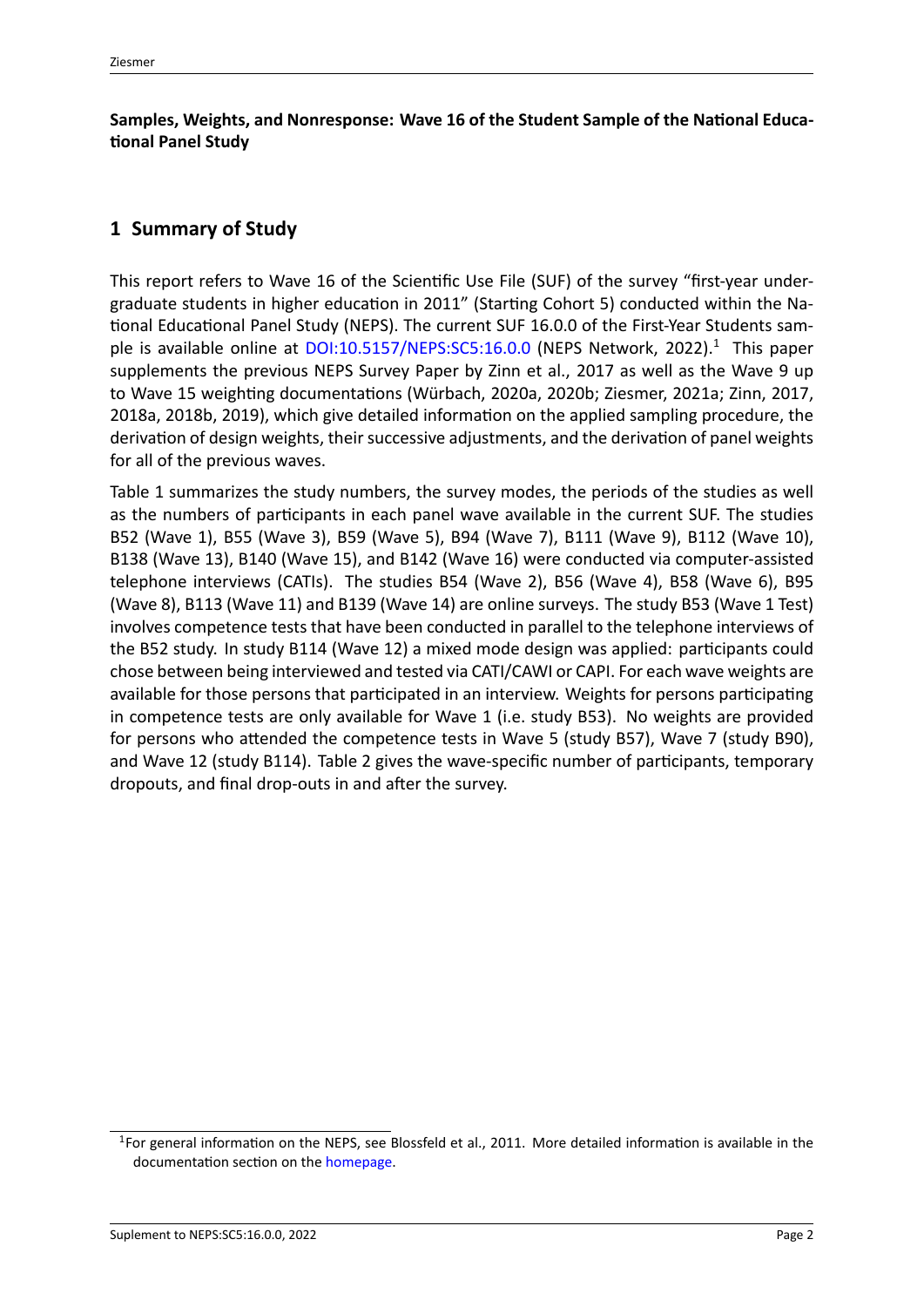<span id="page-4-0"></span>

| Wave        | <b>Study number</b> Survey Time |                           |
|-------------|---------------------------------|---------------------------|
| Wave 1      | <b>B52 CATI</b>                 | Winter 2010/11            |
| Wave 1 Test | B53 Test                        | Winter 2010/11            |
| Wave 2      | <b>B54 CAWI</b>                 | Autumn 2011               |
| Wave 3      | <b>B55 CATI</b>                 | Spring 2012               |
| Wave 4      | <b>B56 CAWI</b>                 | Autumn 2012               |
| Wave 5      | <b>B59 CATI</b>                 | Spring/Summer 2013        |
| Wave 5 Test | B57 Test                        | Spring/Summer 2013        |
| Wave 6      | <b>B58 CAWI</b>                 | Autumn 2013               |
| Wave 7      | <b>B94 CATI</b>                 | Summer 2014               |
| Wave 7 Test | B90 Test                        | Winter/Spring 2014        |
| Wave 8      | <b>B95 CAWI</b>                 | Autumn 2014               |
| Wave 9      | <b>B111 CATI</b>                | Spring/Summer 2015        |
| Wave 10     | <b>B112 CATI</b>                | Spring/Summer 2016        |
| Wave 11     | <b>B113 CAWI</b>                | Autumn 2016               |
| Wave 12     | <b>B114 CAWI</b>                | Spring/Summer/Autumn 2017 |
| Wave 13     | <b>B138 CATI</b>                | Spring/Summer 2018        |
| Wave 14     | <b>B139 CAWI</b>                | Autumn 2018               |
| Wave 15     | <b>B140 CATI</b>                | Spring/Summer 2019        |
| Wave 16     | <b>B142 CATI</b>                | Spring/Summer 2020        |

*Table 1: Attribution of studies to panel waves.*

#### **2 Panel progress**

The following Table [2](#page-5-0) details the panel progress of Starting Cohort 5 by differentiating partic‐ ipants, temporary dropouts, and final dropouts for each group separately and in total. Final dropouts are separated into final dropouts due to refusal during the survey period and final dropouts between two consecutive waves. Starting with Wave 7, the number of final dropouts, which have not participated in three consecutive CATIs is reported in the corresponding footnotes.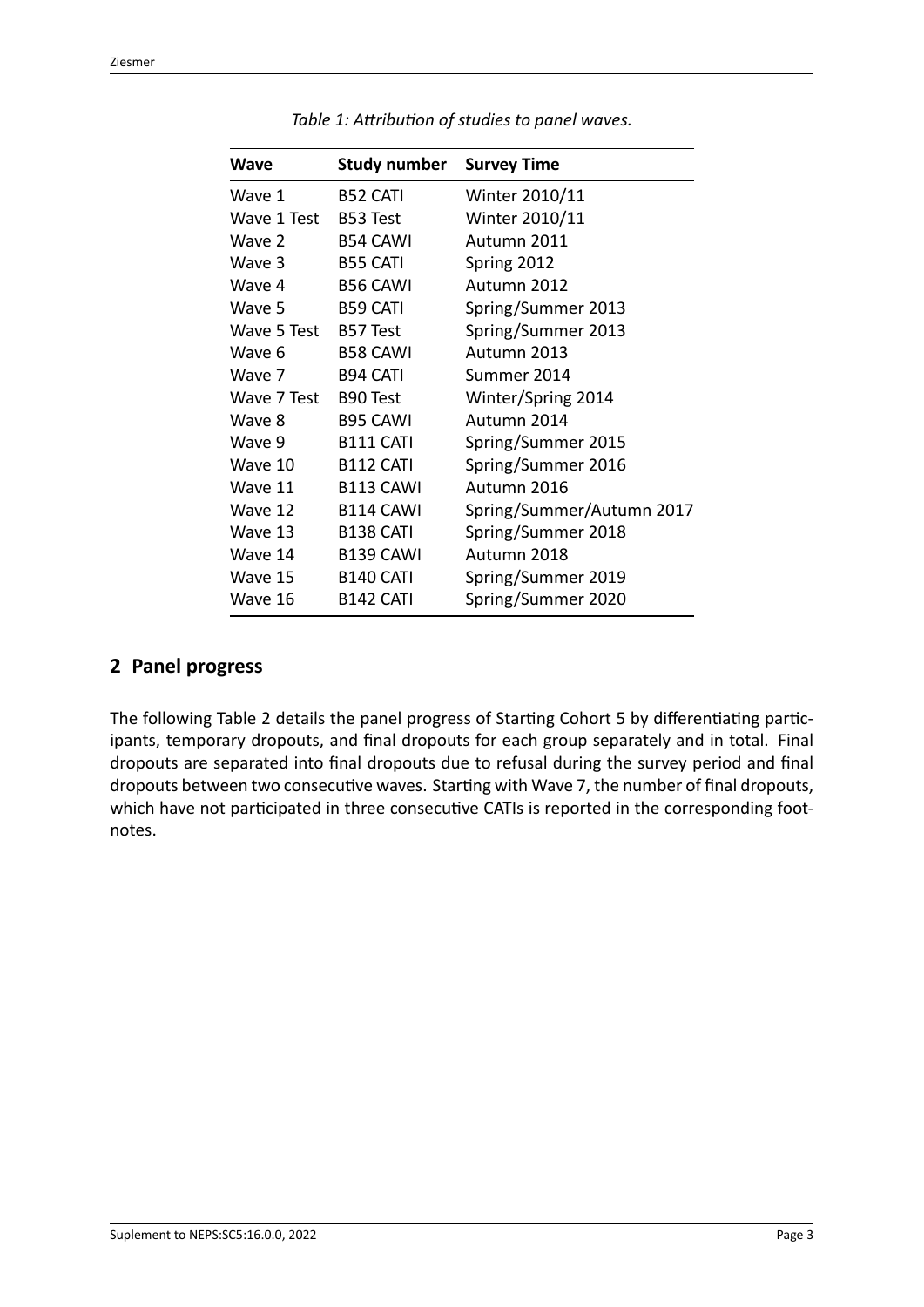<span id="page-5-0"></span>

| $\mathbf{\ddot{j}}$<br>i<br>)<br>)<br>:<br>גר<br>ļ |
|----------------------------------------------------|
| -<br>2<br>1<br>.<br>פי                             |
| innal nearce at l<br>,<br>,<br>)<br>]<br>١         |
| ſ                                                  |

|                           |                          |                 | Panel Cohort    |                      | Status at the end of the wave |                       |                                |                               |
|---------------------------|--------------------------|-----------------|-----------------|----------------------|-------------------------------|-----------------------|--------------------------------|-------------------------------|
| Wave                      | sample<br>Sub-           | sample<br>Panel | sample<br>Gross | Participants         | Participation<br>proportion   | Temporary<br>dropouts | Final dropout<br>(within wave) | Final dropout<br>(after wave) |
|                           |                          |                 |                 |                      |                               |                       |                                |                               |
|                           | Total                    |                 | 31082           | 17909                | 0.576                         |                       | 0                              | $\circ$                       |
|                           | ⋖                        |                 | 7864            | 5555                 | 0.706                         |                       | $\circ$                        | $\circ$                       |
|                           | š                        |                 | 11904           | 8023                 | 0.674                         |                       | $\circ$                        | $\circ$                       |
|                           | 준                        |                 | 7460            | 3894                 | 0.522                         |                       | $\circ$                        | $\circ$                       |
|                           | $\tilde{E}$              |                 | 3854            | 437                  | 0.113                         |                       | 0                              | ○                             |
| $\overline{\overline{u}}$ | Total                    | 17909           | 17909           |                      | 0.332                         | 11941                 | ഇ                              |                               |
|                           | $\Delta$                 | 5555            | 5555            |                      | 0.364                         | 3527                  |                                | 0                             |
|                           | $\overline{5}$           | 8023            | 8023            | 5949<br>2021<br>2715 | 0.338                         | 5303                  | ഗ                              | $\circ$                       |
|                           | 준                        | 3894            | 3894            | 1115                 | 0.286                         | 2772                  |                                | 0                             |
|                           | $\widetilde{\mathsf{E}}$ | 437             | 437             | 98                   | 0.224                         | 339                   | $\circ$                        | $\circ$                       |
| $\sim$                    | Total                    | 17890           | 17890           | 12272                | 0.686                         | 5591                  | 27                             | $\frac{3}{2}$                 |
|                           | ₹                        | 5548            | 5548            | 3839                 | 0.692                         | 1701                  | $\infty$                       | $\sim$                        |
|                           | $\overline{5}$           | 8018            | 8018            | 5608                 | 0.699                         | 2395                  | 15                             | $\infty$                      |
|                           | 폰                        | 3887            | 3887            | 2510                 | 0.646                         | 1374                  | m                              | S                             |
|                           | $\tilde{E}$              | 437             | 437             | 315                  | 0.721                         | 121                   |                                | $\circ$                       |
| S                         | Total                    | 17850           | 17850           | 13113                | 0.735                         | 4557                  | 180                            | $\overline{31}$               |
|                           | $\Delta$                 | 5538            | 5538            |                      | 0.768                         | 1234                  | 51                             | თ                             |
|                           | $\overline{5}$           | 7995            | 7995            | 4253<br>5841<br>2701 | 0.731                         | 2076                  | 78                             | $\overline{0}$                |
|                           | 폰                        | 3881            | 3881            |                      | 0.696                         | 1135                  | 45                             | $\overline{0}$                |
|                           | $\tilde{P}$              | 436             | 436             | 318                  | 0.729                         | 112                   | 6                              | $\sim$                        |
| 4                         | Total                    | 17639           | 17639           | 1202                 | 0.635                         | 6423                  | $\vec{a}$                      | $\overline{c}$                |
|                           | $\prec$                  | 5478            | 5478            | 3695                 | 0.675                         | 1780                  | S                              | $\frac{2}{1}$                 |
|                           | $\overline{5}$           | 7907            | 7907            | 5003                 | 0.633                         | 2898                  | م                              |                               |
|                           | 준                        | 3826            | 3826            | 2219                 | 0.580                         | 1602                  | S                              | S                             |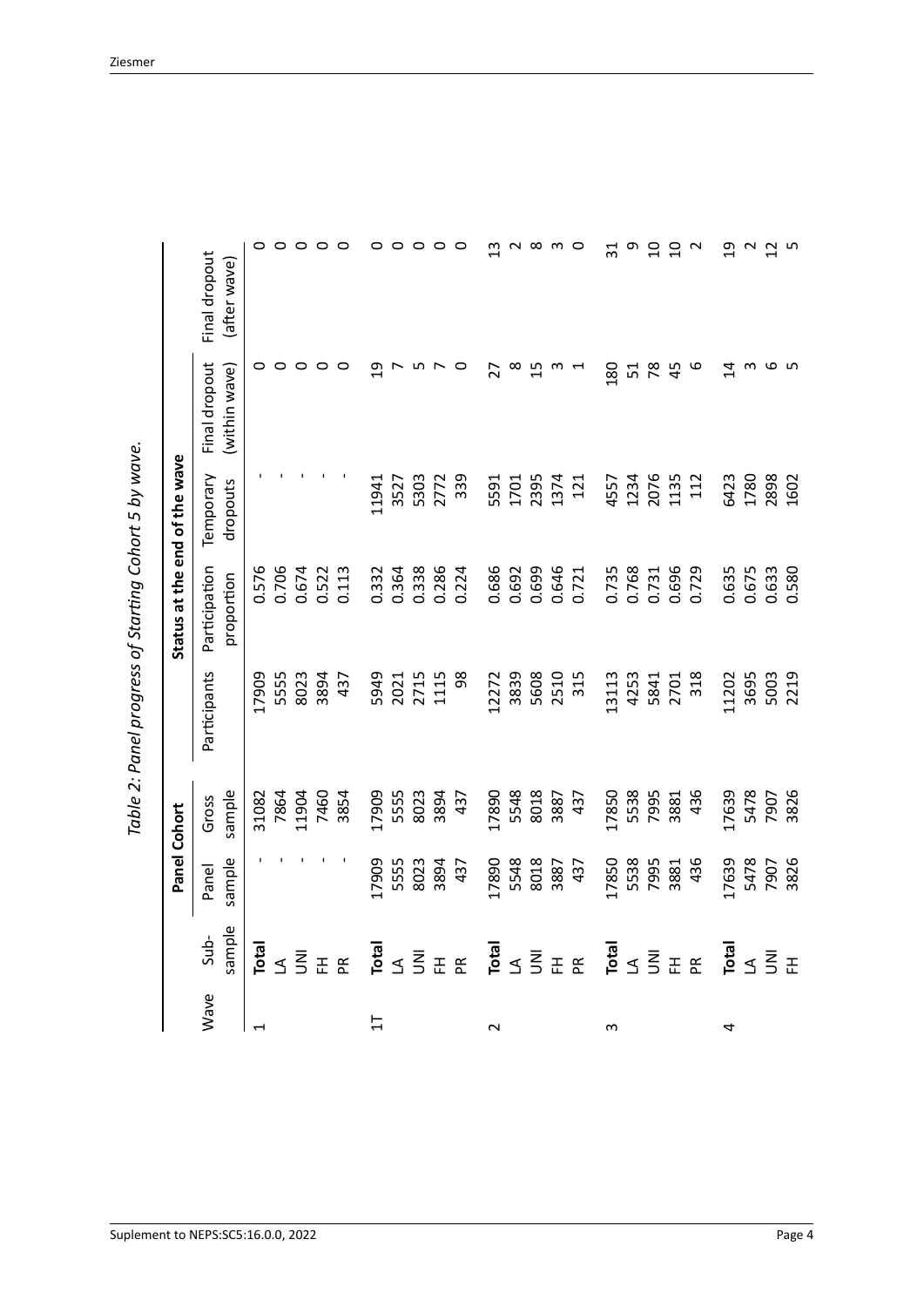| -- המת הממחי<br>:<br>!<br>١<br>$\mathbf{\ddot{\scriptstyle\mathsf{S}}}$<br>Danal program af<br>;<br>)<br>;<br>١<br>)<br>) | )<br>}<br>֧֦֧֦֚֞֝֝֬<br>֧֪֝֝ |
|---------------------------------------------------------------------------------------------------------------------------|-----------------------------|
|                                                                                                                           |                             |
|                                                                                                                           |                             |
|                                                                                                                           |                             |
|                                                                                                                           |                             |
|                                                                                                                           |                             |
|                                                                                                                           |                             |
|                                                                                                                           |                             |
|                                                                                                                           |                             |
|                                                                                                                           |                             |
|                                                                                                                           |                             |
|                                                                                                                           |                             |
|                                                                                                                           |                             |
|                                                                                                                           | ŗ                           |
| י<br>ג                                                                                                                    |                             |

|                |                     | Panel Cohort                 |                      |               | Status at the end of the wave |                       |                                |                               |
|----------------|---------------------|------------------------------|----------------------|---------------|-------------------------------|-----------------------|--------------------------------|-------------------------------|
| Wave           | sample<br>Sub-      | sample<br>Panel              | sample<br>Gross      | Participants  | Participation<br>proportion   | Temporary<br>dropouts | Final dropout<br>(within wave) | Final dropout<br>(after wave) |
|                | $\tilde{E}$         | 428                          | 428                  | 285           | 0.666                         | 143                   | 0                              | $\circ$                       |
| 5              | Total               | 17606                        | 17606                | 12693         |                               | 4620                  |                                |                               |
|                | $\prec$             | 5473                         | 5473                 | 4186          | 0.721<br>0.765                | 1215                  | 293<br>72                      | $\sim$ $\sim$                 |
|                | $\overline{5}$      | 7889                         | 7889                 | 5614          | 0.712<br>0.677                | 2149                  | 126                            | O m                           |
|                | 준                   | 3816                         | 3816                 | 2582          |                               | 1145                  | 89                             |                               |
|                | $\widetilde{E}$     | 428                          | 428                  | 311           | 0.727                         | 111                   | 6                              | $\circ$                       |
| ᇅ              | Total               | 17310                        | 17310                | 8766          | 0.506                         | 8538                  | ဖ                              | 60                            |
|                |                     |                              |                      | 2907          |                               | 2493                  |                                | 17                            |
|                | $\leq \overline{5}$ | 5401<br>7763<br>7724<br>3722 | 5401<br>7763<br>3724 | 3962          | 0.538<br>0.510                | 3799                  |                                | $\overline{50}$               |
|                |                     |                              |                      | 1687          | 0.453                         | 2035                  |                                | $\overline{a}$                |
|                | 표 ᅂ                 |                              | 422                  | 210           | 0.498                         | 211                   |                                | S                             |
| 6              | Total               | 17244                        | 17244                | 10182         | 0.590                         | 7041                  | $\overline{c}$                 | ဖ                             |
|                | $\Delta$            |                              |                      | 3352          | 0.623                         | 2028                  |                                |                               |
|                | $\overline{5}$      |                              | 5383<br>7731<br>3712 | 4593          | 0.594                         | 3124<br>1733          | $\vec{a}$                      | 4                             |
|                | 표 ᅂ                 | 5383<br>7731<br>3712<br>418  |                      | 1975          | 0.532<br>0.627                |                       | 4                              |                               |
|                |                     |                              | 418                  | 262           |                               | 156                   | 0                              | $\circ$                       |
| 片              | Total               | 17217                        | 600                  | 339           | 0.565                         | 235                   | 26                             |                               |
|                | $\Delta$            |                              | 57                   | $\frac{8}{3}$ | 0.667                         | 18                    |                                | $\circ$ $\circ$               |
|                | $\bar{\Xi}$         |                              | 343                  | 202           | 0.589                         | 126                   | 15                             |                               |
|                | 표 ᅂ                 | 5379<br>7713<br>707          | 158                  | 77            | 0.487                         | 52                    | თ                              | $\overline{a}$                |
|                |                     | 418                          | $\overline{a}$       |               | 0.524                         | $\overline{c}$        |                                |                               |
| $\overline{ }$ | Total               | 17190                        | 14464                | 9610          | 0.664                         | 4432                  | 422                            | <sup>a</sup> 2104             |
|                | $\prec$             | 5378                         | 2653                 | 1924          | 0.725                         | 666                   | 63                             | 564                           |
|                | $\overline{5}$      | 7698                         | 7697                 | 5132          | 0.667                         | 2382                  | 183                            | 976                           |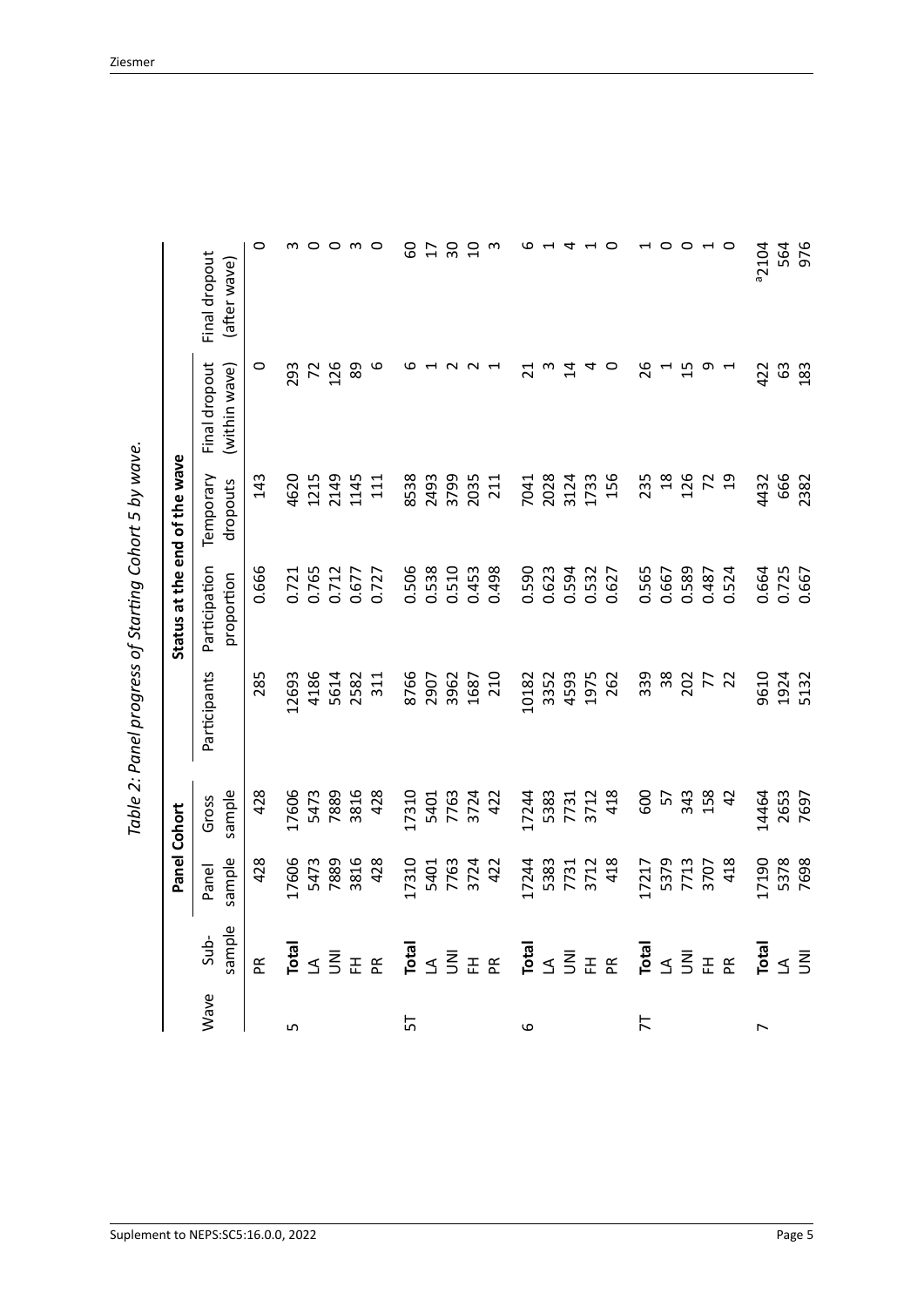| Į<br>٩<br>ı                  |
|------------------------------|
| - 22 1 22 1 23<br>٦<br>١     |
| להמה היהמיתר ה+<br>こうこう<br>١ |
| l                            |
|                              |

|                |                 | Panel Cohort    |                 |              | Status at the end of the wave |                       |                                |                               |
|----------------|-----------------|-----------------|-----------------|--------------|-------------------------------|-----------------------|--------------------------------|-------------------------------|
| Wave           | sample<br>Sub-  | sample<br>Panel | sample<br>Gross | Participants | Participation<br>proportion   | Temporary<br>dropouts | Final dropout<br>(within wave) | Final dropout<br>(after wave) |
|                | 준               | 3697            | 3697            | 2277         | 0.616                         | 1264                  | 156                            | 519                           |
|                | $\mathbf{R}$    | 417             | 417             | 277          | 0.664                         | 120                   | 20                             | 45                            |
| $\infty$       | Total           | .4664           | 14664           | 8628         | 0.588                         | 6025                  | $\Xi$                          |                               |
|                | $\triangleleft$ | 4751            | 4751            | 2933         | 0.617                         | 1817                  |                                | 0                             |
|                | $\overline{5}$  | 6539            | 6539            | 3944         | 0.603                         | 2588                  |                                | 0                             |
|                | 준               | 3022            | 3022            | 1546         | 0.512                         | 1473                  |                                | $\overline{ }$                |
|                | $\widetilde{P}$ | 352             | 352             | 205          | 0.582                         | 147                   |                                | $\circ$                       |
| σ              | Total           | 14652           | 14652           | 10096        | 0.689                         | 4322                  | 234                            | <b>026q</b>                   |
|                | $\Delta$        | 4750            | 4750            | 3430         | 0.722                         | 1252                  | 89                             | 276                           |
|                | $\overline{5}$  | 6532            | 6532            | 4522         | 0.692                         | 1936                  | $\overline{7}$                 | 411                           |
|                | 준               | 3018            | 3018            | 1898         | 0.629                         | 1039                  | $\overline{8}$                 | 214                           |
|                | $\mathbb{R}$    | 352             | 352             | 246          | 0.699                         | 95                    | $\overline{11}$                | $\overline{c}$                |
| $\Omega$       | Total           | 13498           | 13498           | 9089         | 0.673                         | 4190                  | 219                            | 50207                         |
|                | $\Delta$        | 4406            | 4406            | 3072         | 0.697                         | 1275                  | 59                             | 457                           |
|                | $\overline{5}$  | 6047            | 6047            | 4148         | 0.686                         | 1817                  | 82                             | 451                           |
|                | 준               | 2723            | 2723            | 1650         | 0.606                         | 1001                  |                                | 276                           |
|                | $\tilde{E}$     | 322             | 322             | 219          | 0.680                         | 5                     |                                | 23                            |
| $\overline{1}$ | Total           | 12072           | 12072           | 7020         | 0.582                         | 5041                  |                                |                               |
|                | $\Delta$        | 3890            | 3890            | 2232         | 0.574                         | 1654                  |                                | $\sim$                        |
|                | m<br>S          | 5514            | 5514            | 3396         | 0.616                         | 2115                  |                                | $\overline{4}$                |
|                | 준               | 2375            | 2375            | 1225         | 0.516                         | 1146                  |                                | $\overline{a}$                |
|                | $\widetilde{P}$ | 293             | 293             | 167          | 0.570                         | 126                   |                                |                               |
| $\overline{c}$ | Total           | 12054           | 12054           | 8550         | 0.709                         | 3042                  | 462                            | 1726                          |
|                | $\triangleleft$ | 3884            | 3884            | 2866         | 0.738                         | 889                   | 129                            | 126                           |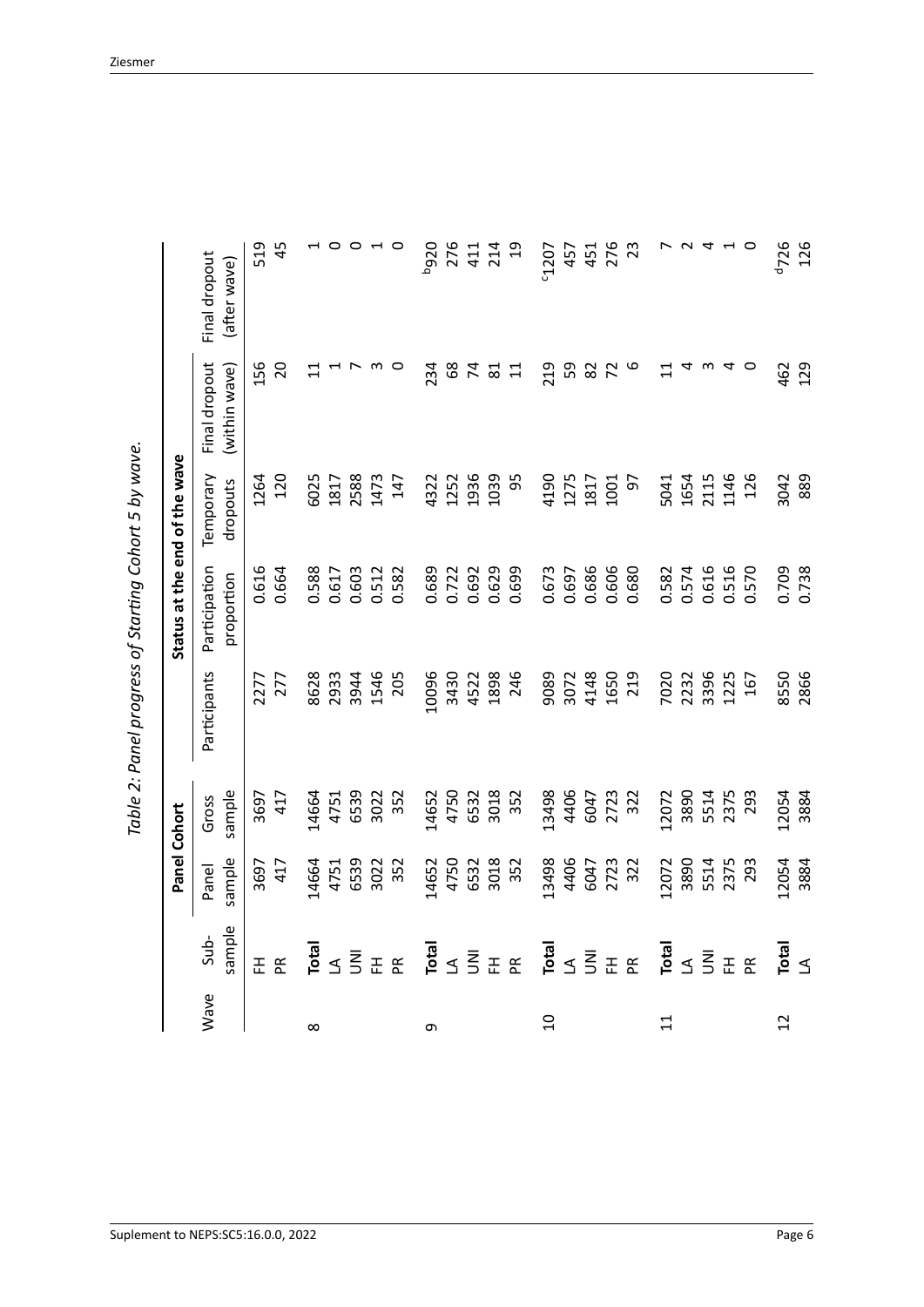| S<br>;<br>)<br>(                              |
|-----------------------------------------------|
| ī                                             |
| いっさい                                          |
| -<br>1<br>1<br>١<br>i                         |
|                                               |
| וממחן ממממית בר<br>)<br>)<br>)<br>)<br>)<br>١ |
|                                               |
| j                                             |
|                                               |

|                |                                                                          | Panel Cohort         |                      |              | Status at the end of the wave |              |                |                                |
|----------------|--------------------------------------------------------------------------|----------------------|----------------------|--------------|-------------------------------|--------------|----------------|--------------------------------|
| Wave           | Sub-                                                                     | Panel                | Gross                | Participants | Participation                 | Temporary    | Final dropout  | Final dropout                  |
|                | sample                                                                   | sample               | sample               |              | proportion                    | dropouts     | (within wave)  | (after wave)                   |
|                | $\bar{\Xi}$                                                              |                      |                      | 3902         | 0.709                         | 1411         | 194            | 367                            |
|                | 준                                                                        | 5507<br>2370         | 5507<br>2370         | 1576         | 0.665                         | 666          | 128            | 218                            |
|                | $\tilde{E}$                                                              | 293                  | 293                  | 206          | 0.703                         | 76           | $\overline{1}$ | 15                             |
| $\frac{3}{2}$  |                                                                          | 10866                | 10866                | 7293         | 0.671                         |              | 258            |                                |
|                | $\overline{\overline{B}}$ $\leq$ $\overline{\leq}$                       | 3629                 | 3629                 | 2418         | 0.666                         | 3315<br>1122 | 89             | P708<br>250<br>294<br>17<br>17 |
|                |                                                                          | 4946                 | 4946                 | 3392         | 0.686                         | 1450         | 104            |                                |
|                |                                                                          | 2024<br>267          | 2024                 | 1296         | 0.640                         | 670          | 58             |                                |
|                | 표 ᅂ                                                                      |                      | 267                  | 187          | 0.700                         | 73           |                |                                |
| $\overline{1}$ | Total                                                                    | 9900                 |                      | 5161         |                               | 4732         |                |                                |
|                |                                                                          | 3290                 | 9900<br>3290<br>4548 | 1673         |                               | 1615<br>2065 |                | 4 U                            |
|                | $\leq \bar{\leq}$                                                        | 4548                 |                      | 2479         | 0.521<br>0.509<br>0.545       |              |                | $\overline{a}$                 |
|                | E E                                                                      | 1819                 | 1819                 | 881          | 0.484                         | 937          |                |                                |
|                |                                                                          | 243                  | 243                  | 128          | 0.527                         | 115          |                | $\circ$                        |
| 15             | Total                                                                    | 9889                 | 9889                 | 6531         | 0.660                         | 3115         | 243            |                                |
|                | $3\overline{5} \pm \mathcal{E} \stackrel{\overline{a}}{B} 3\overline{5}$ | 3286                 | 3286                 | 2134<br>3087 | 0.649                         | 1065         |                | $7138$<br>$733147$<br>$17$     |
|                |                                                                          | 4543                 | 4543                 |              | 0.680                         | 1355         | ន ដី ឌ         |                                |
|                |                                                                          | 1817<br>243          | 1817                 | 1139         | 0.627<br>0.704                | 627          |                |                                |
|                |                                                                          |                      | 243                  | 171          |                               | 68           | $\overline{a}$ |                                |
| $\frac{6}{1}$  |                                                                          |                      | 8934                 | 6218         | 0.696<br>0.688                | 2537         | 179            | <b>8812</b>                    |
|                |                                                                          | 8934<br>2961<br>4127 | 2961<br>4127         | 2038<br>2930 |                               | 853          | $\mathcal{L}$  |                                |
|                |                                                                          |                      |                      |              | 0.710                         | 1129         | 68             |                                |
|                | 포 ex                                                                     | 1624<br>222          | 1624<br>222          | 1077         | 0.663<br>0.779                | 515          | $\overline{3}$ | 280<br>366<br>152              |
|                |                                                                          |                      |                      | 173          |                               | $\theta$     | თ              | $\overline{1}$                 |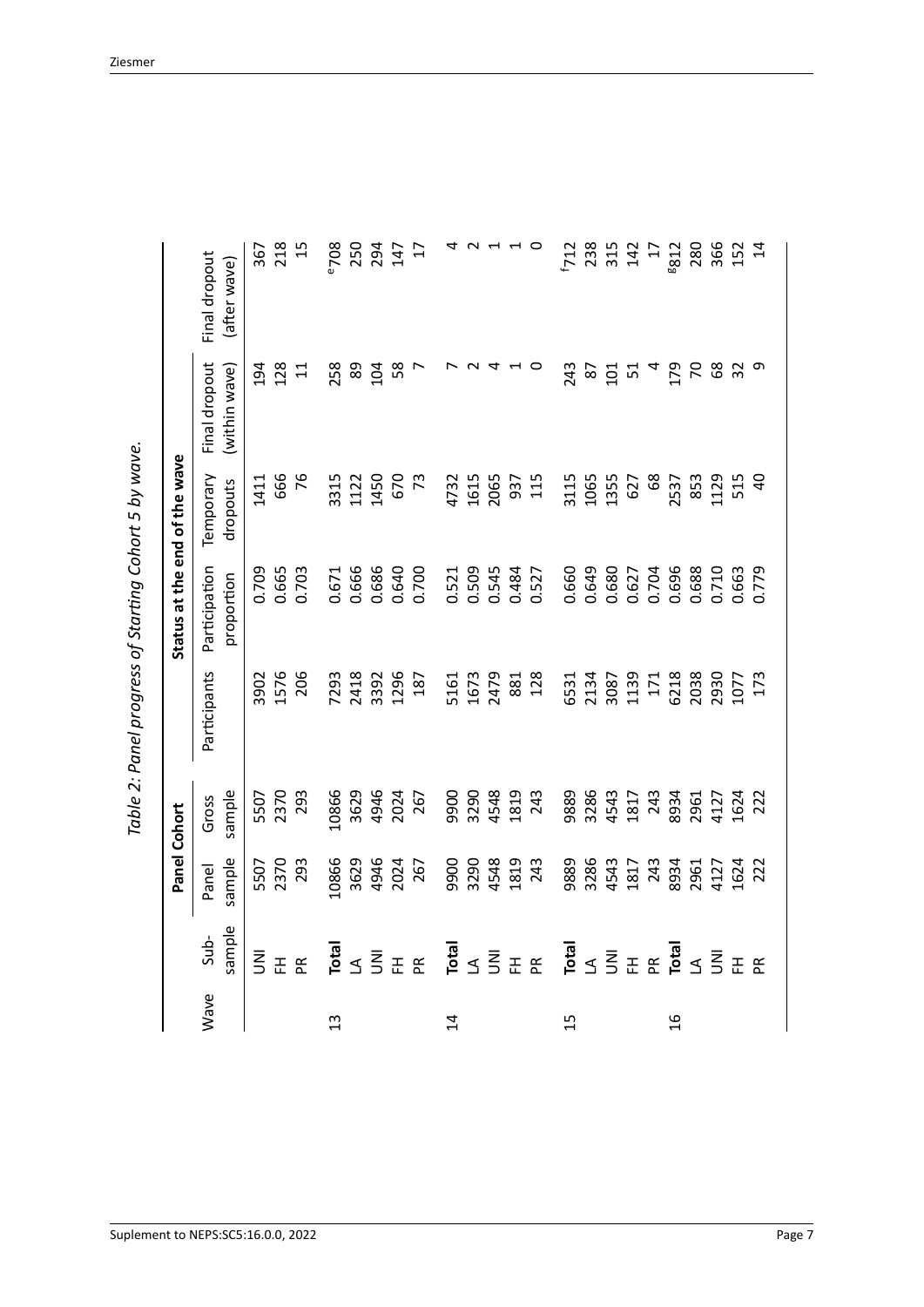|                          | Panel Cohort | Status at the end of the wave |                                       |  |
|--------------------------|--------------|-------------------------------|---------------------------------------|--|
| Wave Sub-<br>Panel Gross |              | Participants Participation    | Temporary Final dropout Final dropout |  |
| sample sample sample     |              | noportion                     | dropouts (within wave) (after wave)   |  |

Table 2: Panel progress of Starting Cohort 5 by wave. *Table 2: Panel progress of Starting Cohort 5 by wave.*

due to the short time periods available between forming the wave-specific gross samples and recording all the final drop-outs from previous waves. In some cases, the study of the previous wave was still running while the next wave-specific study already started. <sup>a</sup>: including 2,087 students declared as final drop-outs because of not having participated in three consecutive CATIs. b: including 886 students declared as final not having participated in three consecutive CATIs. <sup>d</sup>: including 710 students declared as final drop-outs because of not having participated in three consecutive CATIs. <sup>e</sup>: including 694 students declared as final drop-outs because of not having participated in three consecutive CATIs. <sup>1</sup>: including 690 students declared as final drop-outs because of not having participated in three consecutive CATIs. <sup>8</sup>: including 804 students *PR*: students at private universities, (ii) 'T' indicates testing, (iii) Discrepancies between the sizes of the gross and the panel cohort samples are drop-outs because of not having participated in three consecutive CATIs. <sup>c</sup>: including 1,178 students declared as final drop-outs because of drop‐outs because of not having participated in three consecutive CATIs. c: including 1,178 students declared as final drop‐outs because of not having participated in three consecutive CATIs. <sup>d</sup>: including 710 students declared as final drop-outs because of not having participated in Notes: (i) LA: students in teacher education, UNI: students at public university without LA, FH: students at public universities of applied science, *Notes*: (i) *LA*: students in teacher education, *UNI*: students at public university without *LA*, *FH*: students at public universities of applied science, *PR*: students at private universities, (ii) 'T' indicates testing, (iii) Discrepancies between the sizes of the gross and the panel cohort samples are due to the short time periods available between forming the wave‐specific gross samples and recording all the final drop‐outs from previous waves. In some cases, the study of the previous wave was still running while the next wave‐specific study already started. <sup>a</sup>: including 2,087 students declared as final drop‐outs because of not having participated in three consecutive CATIs. b: including 886 students declared as final three consecutive CATIs. <sup>e</sup>: including 694 students declared as final drop-outs because of not having participated in three consecutive CATIs. f: including 690 students declared as final drop‐outs because of not having participated in three consecutive CATIs. g: including 804 students declared as final drop-outs because of not having participated in three consecutive CATIs. declared as final drop‐outs because of not having participated in three consecutive CATIs.

 $\overline{\phantom{a}}$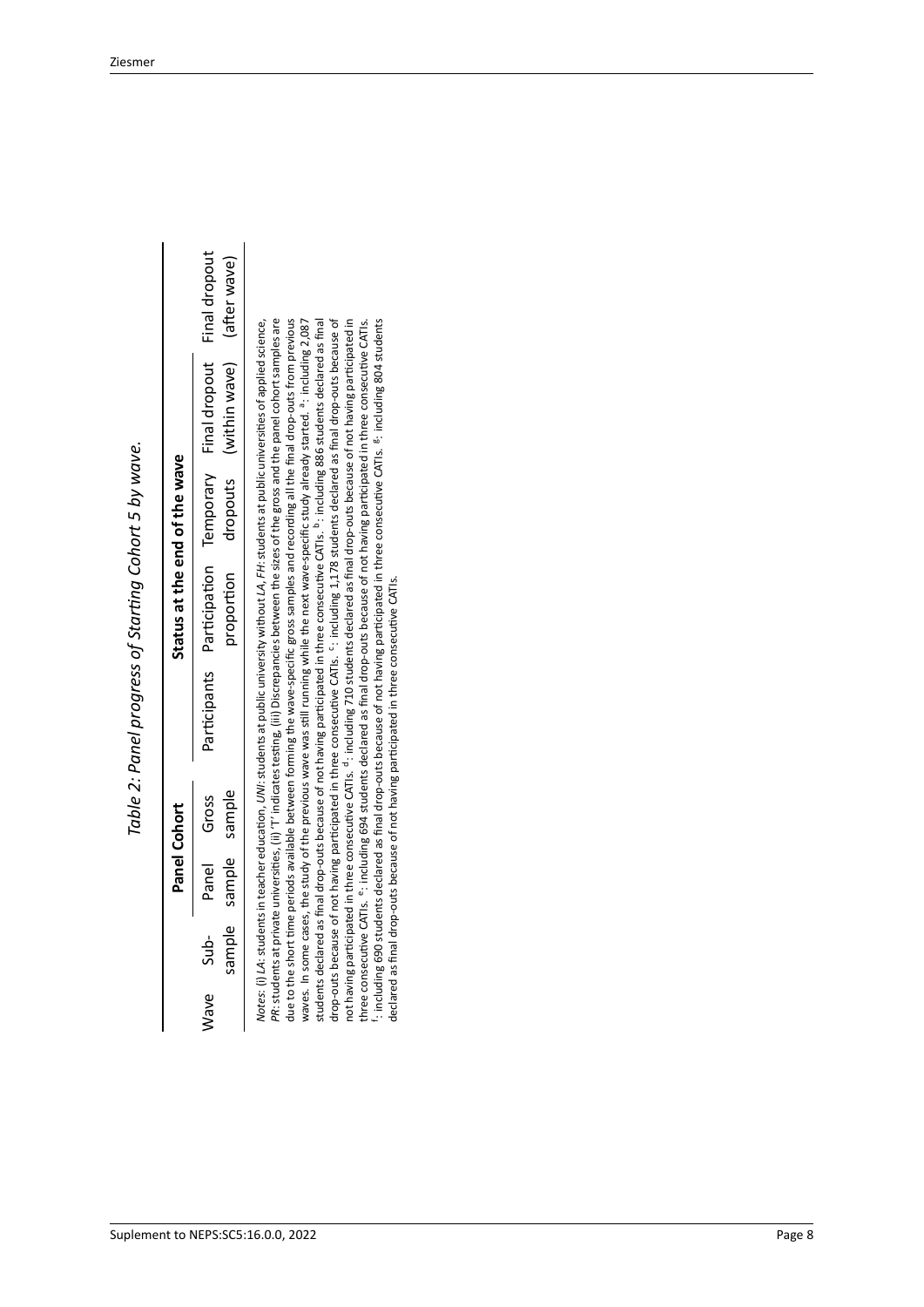#### **3 Weighting Adjustments for Wave Participation**

To mirror the recruitment and participation process within the weighting adjustments, consec‐ utive modeling of the decision and participation process is performed. The first step in this process corresponds to the sampling of universities and fields of study, and to the recruitment of students. Here, design weights compensate for unequal selection probabilities and selec‐ tivity due to initial nonresponse. Then, starting from Wave 2, nonresponse adjusted design weights are derived for each wave. For this purpose, logistic regression models are used. On their basis nonresponse models are estimated and participation probabilities are predicted. These are used as adjustment factors to derive cross‐sectional and longitudinal survey weights. The results of the analyses corresponding to the initial wave and all subsequent waves until Wave 8 are given in Zinn et al.([2017](#page-16-0)), for Wave 9 in Zinn([2017](#page-16-1)), for Wave 10 in Zinn([2018a\)](#page-16-2), for Wave 11 in Zinn([2018b](#page-16-3)), for Wave 12 in Zinn([2019](#page-16-4)), for Wave 13 in Würbach [\(2020a\)](#page-15-1), for Wave 14 in Würbach [\(2020b\)](#page-15-2) for Wave 15 in Ziesmer [\(2021b\)](#page-15-5). In Zinn et al.([2017\)](#page-16-0) also the pro‐ cedures applied to derive design weights as well as the cross‐sectional and longitudinal survey weights is described.

Table [3](#page-11-0) shows the estimated model for Wave 16. Previous wave participation, measured as frequency, is still the primary factor in explaining current participation behavior. The more of‐ ten a person participated in previous waves the higher is the probability for participation in the current wave.<sup>[2](#page-10-0)</sup> Also male respondents and students with field of study 4 have a higher participation propensities compared to their counterparts. Upper medium reading competence in Wave 1 significantly decrease the participation probability (measured on the basis of the panel cohort at start, N=17,909).

<span id="page-10-0"></span> $2$ The associated variable is coded as follows: always/very often (participation in fourteen to twelve waves), often (participation in eleven to seven waves), seldom (otherwise).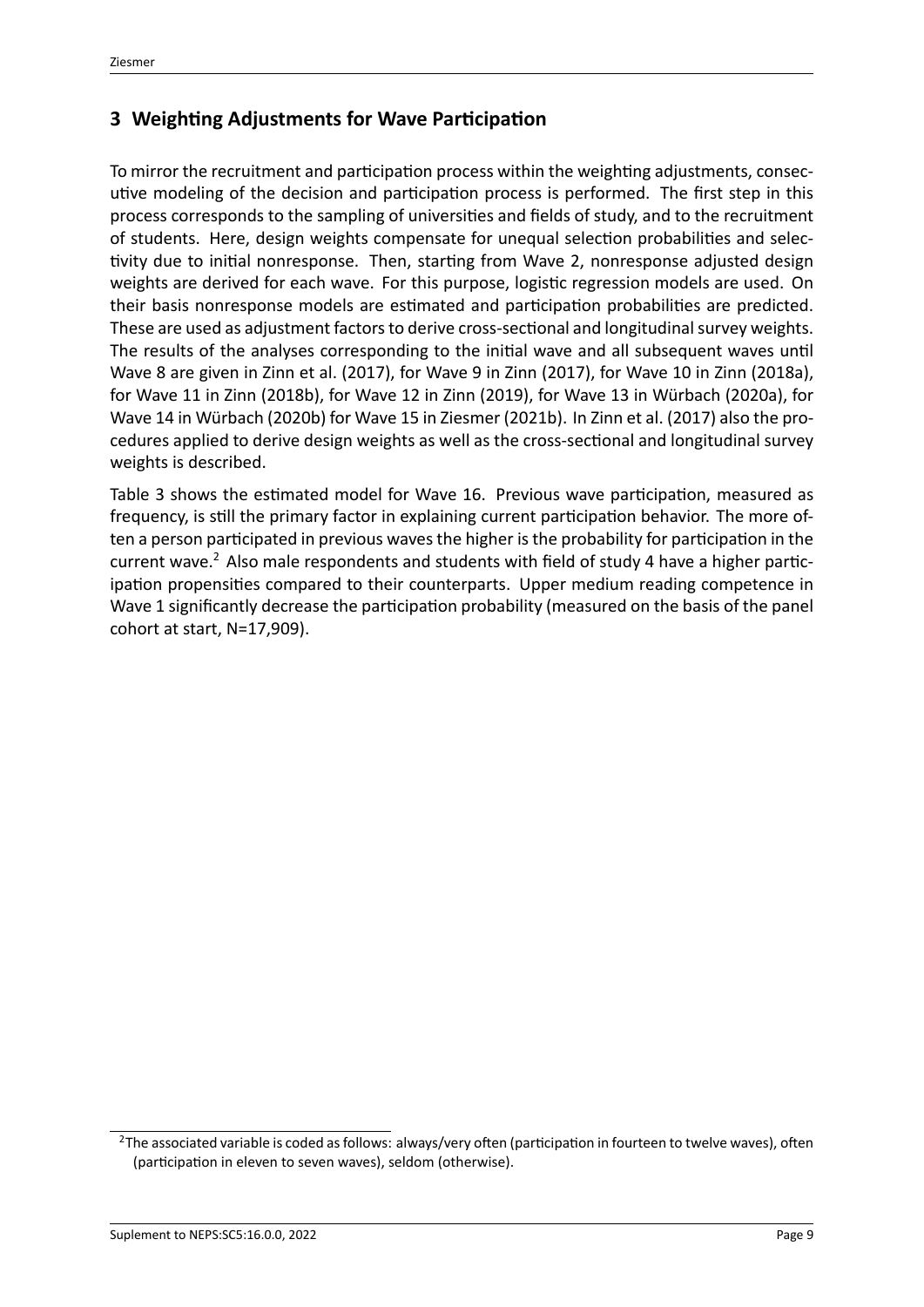<span id="page-11-0"></span>

| Variable                                       | <b>Reference Category</b>  | Estimate                | SΕ             |
|------------------------------------------------|----------------------------|-------------------------|----------------|
| Participation in previous waves                | always/very often          |                         |                |
| often                                          |                            | $-2.005***$             | 0.050          |
| seldom                                         |                            | $-5.859***$             | 0.104          |
| University                                     | no                         |                         |                |
| yes                                            |                            | $0.139*$                | 0.064          |
| Gender                                         | female                     |                         |                |
| male                                           |                            | $0.155***$              | 0.049          |
| <b>Teacher Education</b>                       | no                         |                         |                |
| yes                                            |                            | 0.101                   | 0.059          |
| Funding                                        | private                    |                         |                |
| public                                         |                            | $-0.380*$               | 0.149          |
| Field of Study                                 | Field 9                    |                         |                |
| Field 1                                        |                            | $-0.264$                | 0.182          |
| Field 2                                        |                            | 0.015                   | 0.071          |
| Field 3                                        |                            | 0.058                   | 0.064          |
| Field 4                                        |                            | $-0.334**$              | 0.109          |
| Field 5                                        |                            | $-0.305$                | 0.411          |
| Field 6                                        |                            | $-0.002$                | 0.165          |
| Field 7                                        |                            | 0.023                   | 0.086          |
| Field 8                                        |                            | $-0.053$                | 0.149          |
| Reading Competence Wave 1                      | low                        |                         |                |
| Lower medium                                   |                            | $-0.130$<br>$-0.329***$ | 0.101<br>0.096 |
| Upper medium<br>high                           |                            | $-0.102$                | 0.099          |
| missing                                        |                            | $-0.105$                | 0.073          |
|                                                | East                       |                         |                |
| Region<br>West                                 |                            | $-0.077$                | 0.057          |
|                                                |                            |                         |                |
| <b>Educational Attainment Mother</b><br>1c, 2a | 1a, 1b, 2b                 | 0.128                   | 0.101          |
| 2a                                             |                            | 0.169                   | 0.111          |
| 3a, 3b                                         |                            | $0.339*$                | 0.146          |
| missing                                        |                            | 0.214                   | 0.110          |
| <b>Educational Attainment Father</b>           | 1a, 1b, 2b                 |                         |                |
| 1c, 2a                                         |                            | 0.148                   | 0.127          |
| 2a                                             |                            | 0.192                   | 0.138          |
| 3a, 3b                                         |                            | 0.220                   | 0.144          |
| missing                                        |                            | $0.350**$               | 0.132          |
| <b>Birth Year</b>                              | < 1989                     |                         |                |
| 1989/90                                        |                            | $-0.021$                | 0.057          |
| >1990                                          |                            | $-0.045$                | 0.066          |
| <b>Migration Background</b>                    | Generation Status $\geq 3$ |                         |                |
| Generation Status < 3                          |                            | $-0.094$                | 0.065          |
|                                                |                            |                         |                |
| Sample size                                    | $17,906^{\circ}$           |                         |                |

| Table 3: Modeling Participation in Wave 16 (i.e., Study B142). |  |  |
|----------------------------------------------------------------|--|--|
|----------------------------------------------------------------|--|--|

Notes: <sup>a</sup> Three of the 17909 students of the Wave 1 panel cohort were abroad at panel start. Thus, per<br>definition they are not part of the SC5 target population.<br>\*\*\*, \*\*, and \* denote significance at the 0.1%, 1%, and 5%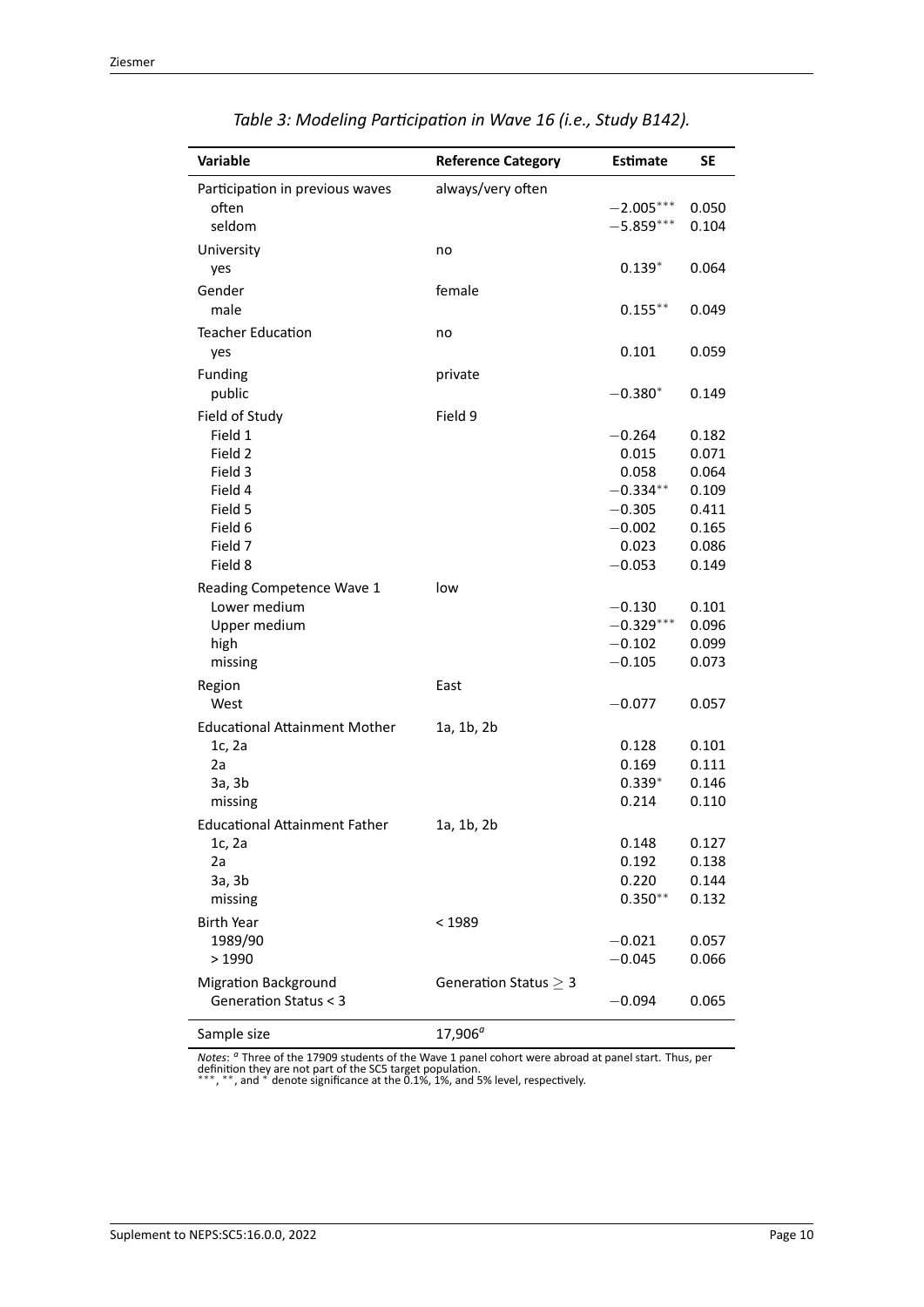### **4 Summary of Weights**

Table [4](#page-12-0) lists the types of weights provided for SUF release version 16‐0‐0 and Table [5](#page-13-0) gives some summary statistics of the weights provided. All weights are provided in a trimmed and stan‐ dardized form. For Wave 1, additionally a set of extrapolated cross-sectional weights is given allowing extrapolating sample distributions to the population level of first‐year students in the winter semester 2010/2011 according to the field of study, institution type, sex, nationality, and kind of funding. No general recommendation for the usage of sampling weights can be given. However, some advices are given in Zinn et al.([2017](#page-16-0)) and in Zinn et al. [\(2018](#page-16-5)).

<span id="page-12-0"></span>

| <b>Type of weight</b>                                         | Label       |
|---------------------------------------------------------------|-------------|
| Weights of strata                                             | $w_h$       |
| Weights of students participating in B52                      | $w_t$ t1    |
| Weights (extrapolated) of students participating in B52       | w_t1ext     |
| Weights of students participating in B53                      | w t1comp    |
| Weights of students participating in B54                      | $w_t^2$     |
| Weights of students participating in B55                      | w t3        |
| Weights of students participating in B56                      | $w_t$ t $4$ |
| Weights of students participating in B59                      | w t5        |
| Weights of students participating in B58                      | $w_t$ t $6$ |
| Weights of students participating in B94                      | w t7        |
| Weights of students participating in B111                     | $w_t$       |
| Weights of students participating in B112                     | $w$ t10     |
| Weights of students participating in B113                     | $w_t$ t11   |
| Weights of students participating in B114                     | $w$ t12     |
| Weights of students participating in B138                     | $w_t$ t13   |
| Weights of students participating in B139                     | $w$ t14     |
| Weights of students participating in B140                     | $w_t$ t15   |
| Weights of students participating in B142                     | $w$ t16     |
| Weights of students participating in all online studies       | w allCAWI   |
| Weights of students participating in the telephone interviews | w allCATI   |
| Weights of students participating in all studies so far       | w allWaves  |

*Table 4: Types of weights provided.*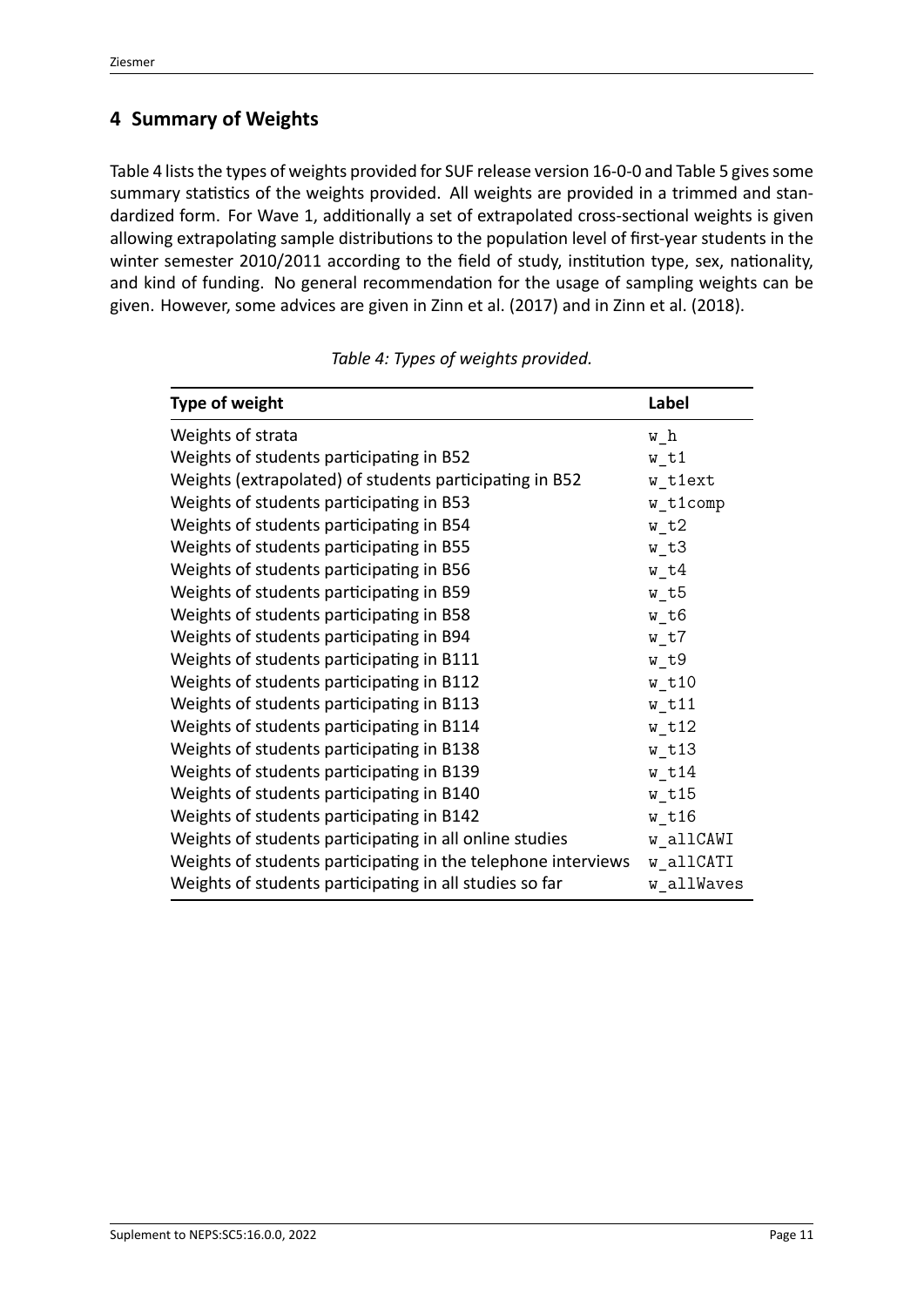<span id="page-13-0"></span>

| Label of weight       | Cases              | Min.  | Lower Quart. | <b>Median</b> | Mean   | <b>Upper Quart.</b> | Max.    |
|-----------------------|--------------------|-------|--------------|---------------|--------|---------------------|---------|
| $w_h$                 | 17,906             | 1.667 | 1.667        | 6.286         | 4.764  | 6.286               | 6.366   |
| $w_t$ t1              | 17,906             | 0.009 | 0.329        | 0.997         | 1.000  | 1.328               | 3.386   |
| w_t1ext               | 17,906             | 0.174 | 6.020        | 18.272        | 18.469 | 24.326              | 325.273 |
| w_t1comp              | 5,949              | 0.146 | 0.302        | 0.825         | 1.000  | 1.298               | 4.134   |
| $w_t^2$               | $12,270^{\circ}$   | 0.009 | 0.348        | 0.920         | 1.000  | 1.330               | 3.680   |
| $w_t3$                | $13, 110^b$        | 0.008 | 0.308        | 0.875         | 1.000  | 1.275               | 3.923   |
| $w_t$                 | $11, 199^{\circ}$  | 0.008 | 0.308        | 0.835         | 1.000  | 1.277               | 4.118   |
| $w_t$                 | $12,690^b$         | 0.009 | 0.302        | 0.871         | 1.000  | 1.269               | 4.013   |
| $w_t6$                | $10,181^c$         | 0.017 | 0.319        | 0.798         | 1.000  | 1.277               | 4.254   |
| $w_t$ t $7$           | $9,608^{\circ}$    | 0.007 | 0.578        | 0.795         | 1.000  | 1.125               | 3.802   |
| $w_t8$                | $8,627^c$          | 0.011 | 0.272        | 0.752         | 1.000  | 1.147               | 4.678   |
| $w_t$                 | $10,095^c$         | 0.008 | 0.324        | 0.843         | 1.000  | 1.252               | 4.118   |
| $w_t$ t10             | $9,088^c$          | 0.008 | 0.281        | 0.806         | 1.000  | 1.184               | 4.366   |
| $w_t$ t11             | 7,019 <sup>c</sup> | 0.009 | 0.349        | 0.748         | 1.000  | 1.202               | 4.412   |
| $w_t$ 12              | $8,548^{a}$        | 0.008 | 0.296        | 0.836         | 1.000  | 1.294               | 4.225   |
| $w_t$ t <sub>13</sub> | $7,292^c$          | 0.008 | 0.309        | 0.788         | 1.000  | 1.284               | 4.279   |
| $w_t$ t14             | $5,160^{c}$        | 0.009 | 0.402        | 0.712         | 1.000  | 1.144               | 4.494   |
| $w_t$ t <sub>15</sub> | $6,530^{c}$        | 0.015 | 0.391        | 0.771         | 1.000  | 1.341               | 4.097   |
| $w_t$ t16             | $6,217^c$          | 0.008 | 0.371        | 0.765         | 1.000  | 1.348               | 4.150   |
| w_allCAWI             | $2,976^{c}$        | 0.044 | 0.287        | 0.591         | 1.000  | 1.099               | 5.046   |
| w_allCATI             | $2,852^c$          | 0.027 | 0.163        | 0.258         | 1.000  | 0.592               | 5.700   |
| w_allWaves            | $1,271^{c}$        | 0.124 | 0.484        | 0.782         | 1.000  | 1.271               | 3.902   |

*Table 5: Summary statistics for all weights provided.*

*Notes*: <sup>a</sup>For two of the participants no weights are provided since they studied abroad at panel start (in Wave 1). For them no cali-<br>brated weights can be derived. <sup>b</sup>For three of the participants no weights are provide ted weight can be derived.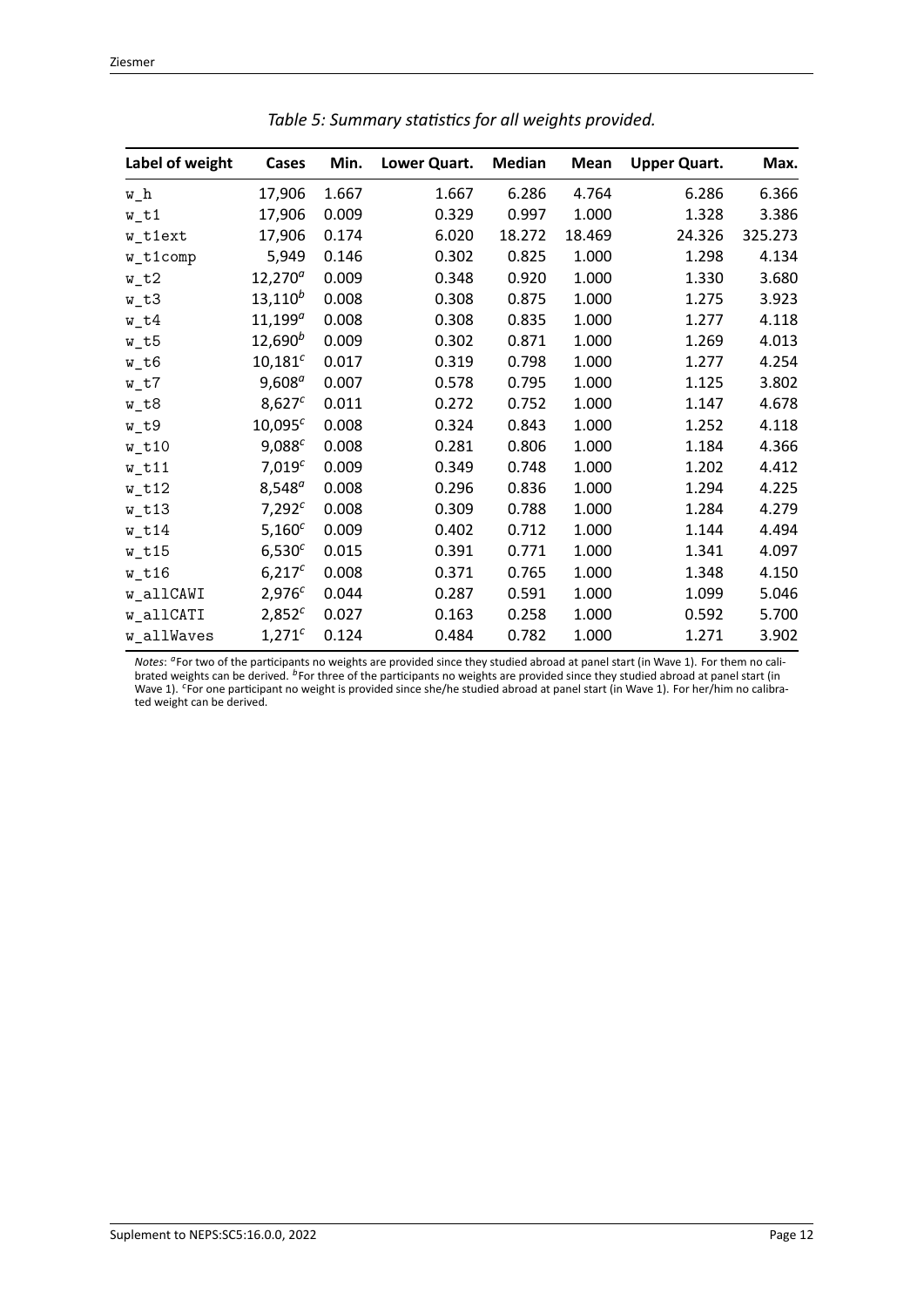For further information on weighting please contact statistik@lifbi.de.

#### **Acknowledgements**

This paper uses data from the National Educational Panel Study (NEPS; see Blossfeld and Roßbach, [2019](#page-15-6)). The NEPS is carried out by the Leibniz Institute for Educational Trajectories (LIfBi, Germany) in coopera‐ tion with a nationwide network.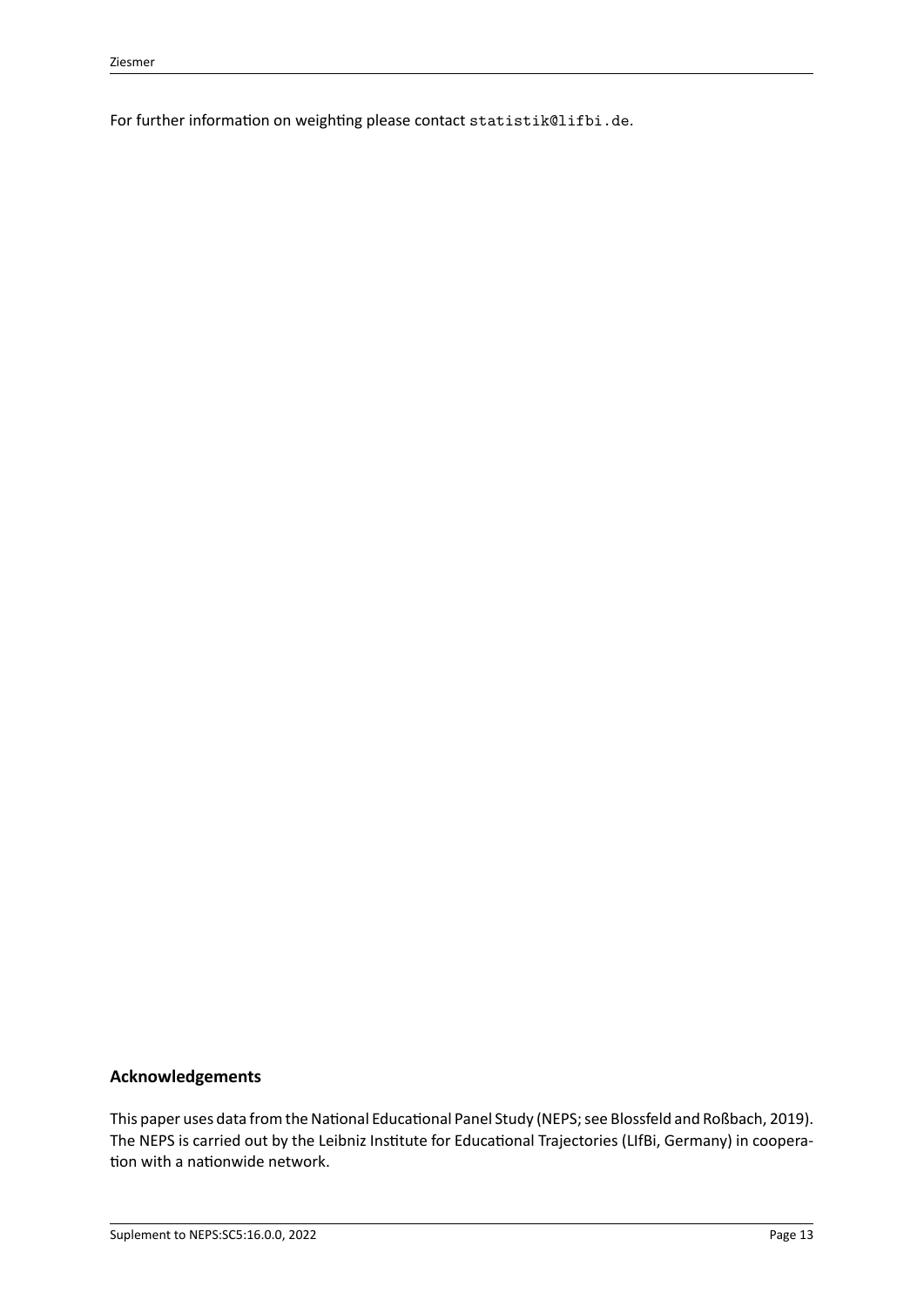- <span id="page-15-6"></span>Blossfeld, H.‐P., & Roßbach, H. G. (Eds.). (2019). *Education as a lifelong process: The German National Educational Panel Study (NEPS). Edition ZfE* (2nd). Springer VS.
- <span id="page-15-4"></span>Blossfeld, H.‐P., Roßbach, H. G., & von Maurice, J. (Eds.). (2011). *Education as a lifelong pro‐ cess: The German National Educational Panel Study (NEPS) [Special Issue]: Zeitschrift für Erziehungswissenschaft* (Vol. 14). VS Verlag für Sozialwissenschaften.
- <span id="page-15-0"></span>NEPS Network. (2022). *National Educational Panel Study, Scientific Use File of Starting Cohort Newborns*. Leibniz Institute for Educational Trajectories (LIfBi), Bamberg. [https://doi.org/](https://doi.org/10.5157/NEPS:SC5:16.0.0) [10.5157/NEPS:SC5:16.0.0](https://doi.org/10.5157/NEPS:SC5:16.0.0)
- <span id="page-15-1"></span>Würbach, A. (2020a). *Samples, weights, and nonresponse: Wave 13 of the student sample of the national educational panel study (suplement to neps:sc5:13.0.0)*. Leibniz Institute for Educational Trajectories, National Educational Panel Study. Bamberg, Germany. [https: / /](https://www.neps-data.de/Portals/0/NEPS/Datenzentrum/Forschungsdaten/SC5/13-0-0/SC5_13-0-0_W.pdf) [www.neps‐data.de/Portals/0/NEPS/Datenzentrum/Forschungsdaten/SC5/13‐0‐0/SC5\\_](https://www.neps-data.de/Portals/0/NEPS/Datenzentrum/Forschungsdaten/SC5/13-0-0/SC5_13-0-0_W.pdf) [13‐0‐0\\_W.pdf](https://www.neps-data.de/Portals/0/NEPS/Datenzentrum/Forschungsdaten/SC5/13-0-0/SC5_13-0-0_W.pdf)
- <span id="page-15-2"></span>Würbach, A. (2020b). *Samples, weights, and nonresponse: Wave 14 of the student sample of the national educational panel study (suplement to neps:sc5:14.0.0)*. Leibniz Institute for Educational Trajectories, National Educational Panel Study. Bamberg, Germany. https:// [www.neps‐data.de/Portals/0/NEPS/Datenzentrum/Forschungsdaten/SC5/14‐0‐0/SC5\\_](https://www.neps-data.de/Portals/0/NEPS/Datenzentrum/Forschungsdaten/SC5/14-0-0/SC5_14-0-0_W.pdf) [14‐0‐0\\_W.pdf](https://www.neps-data.de/Portals/0/NEPS/Datenzentrum/Forschungsdaten/SC5/14-0-0/SC5_14-0-0_W.pdf)
- <span id="page-15-3"></span>Ziesmer, J. (2021a). *Samples, weights, and nonresponse: Wave 15 of the student sample of the national educational panel study (suplement to neps:sc5:15.0.0)*. Leibniz Institute for Educational Trajectories, National Educational Panel Study. Bamberg, Germany. https:// [www.neps‐data.de/Portals/0/NEPS/Datenzentrum/Forschungsdaten/SC5/15‐0‐0/SC5\\_](https://www.neps-data.de/Portals/0/NEPS/Datenzentrum/Forschungsdaten/SC5/15-0-0/SC5_15-0-0_W.pdf) [15‐0‐0\\_W.pdf](https://www.neps-data.de/Portals/0/NEPS/Datenzentrum/Forschungsdaten/SC5/15-0-0/SC5_15-0-0_W.pdf)
- <span id="page-15-5"></span>Ziesmer, J. (2021b). *Samples, weights, and nonresponse: Wave 15 of the student sample of the national educational panel study (suplement to neps:sc5:15.0.0)*. Leibniz Institute for Educational Trajectories, National Educational Panel Study. Bamberg, Germany. [https: / /](https://www.neps-data.de/Portals/0/NEPS/Datenzentrum/Forschungsdaten/SC5/15-0-0/SC5_15-0-0_W.pdf) [www.neps‐data.de/Portals/0/NEPS/Datenzentrum/Forschungsdaten/SC5/15‐0‐0/SC5\\_](https://www.neps-data.de/Portals/0/NEPS/Datenzentrum/Forschungsdaten/SC5/15-0-0/SC5_15-0-0_W.pdf) [15‐0‐0\\_W.pdf](https://www.neps-data.de/Portals/0/NEPS/Datenzentrum/Forschungsdaten/SC5/15-0-0/SC5_15-0-0_W.pdf)